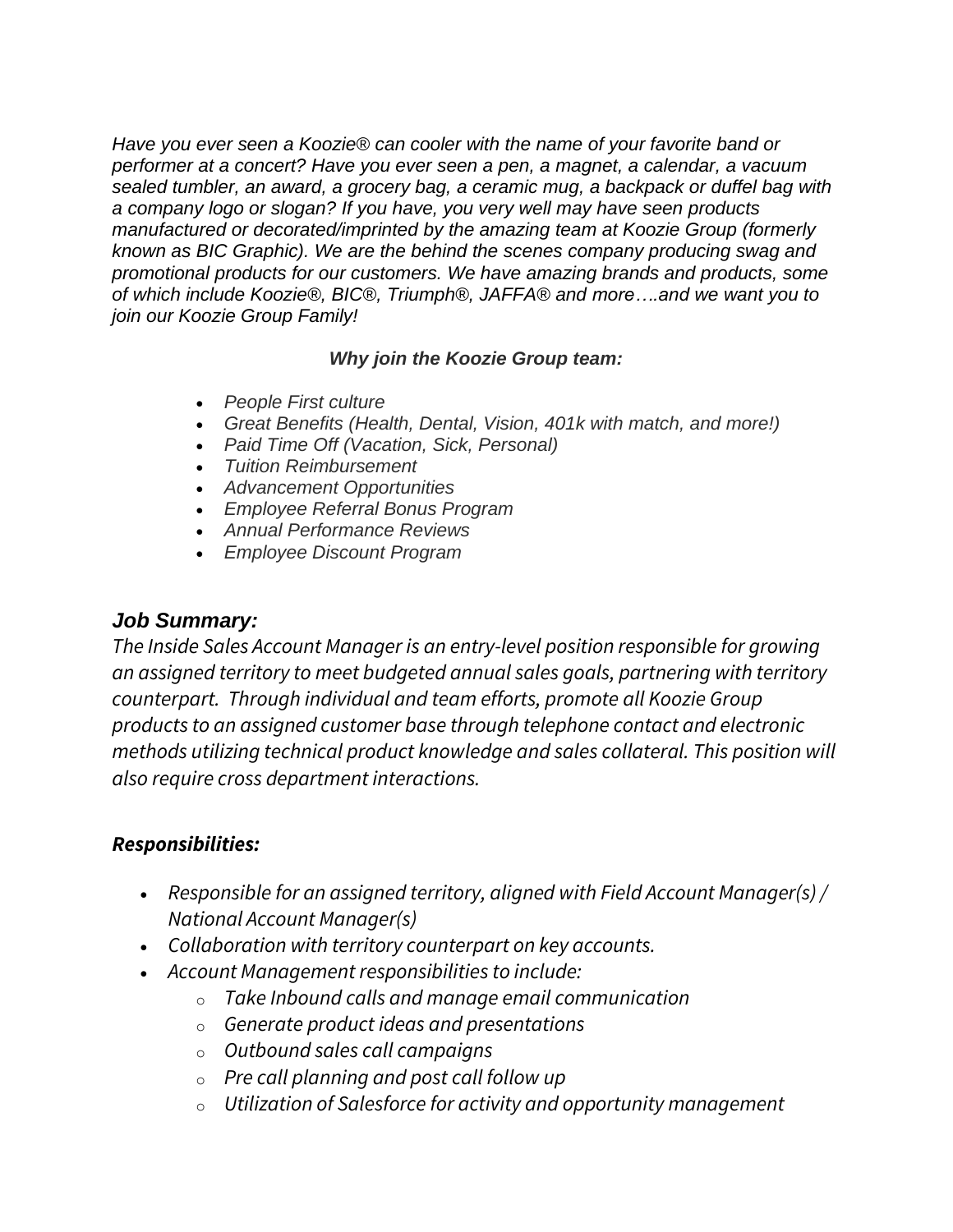- o *Pricing, Quoting & Bidcast with Pricing/Quoting team & follow-up*
- o *Manage cluster exception spreadsheet*
- o *Track rebate distribution and trending*
- o *General customer detail management within Salesforce for Contact information*
- *Manage specific Marketing campaigns as directed.*
- *Report on key trends and opportunities on a regular basis*
- *Meet or exceed individual and team sales and performance goals.*
- *Perform other related duties as directed.*

## *Qualifications:*

- *Bachelor's degree preferred*
- *Excellent computer skills – MS Office, Outlook, CRM, ERP OBI systems*
- *Above average proficiency in Excel and Powerpoint*
- *Ability to cross-sell, upsell, and possess a sales mentality.*
- *Highly motivated with a self-directed work ethic.*
- *Consistent and demonstrated positive demeanor when working with others under all types*
	- *of circumstances.*
- *Must be a Team Player that is well organized and driven in making a positive impact to*
	- *the department.*
- *Must be able to work shifts and overtime as scheduled and/or required to meet business timelines.*
- *Must be able to organize workload in an effective manner.*
- *Must have a sense of urgency and strong communication skills.*
- *\*2 Weeks Training onsite in Clearwater, FL required for this vacancy\**

*Our customers come from all walks of life and so do we. We hire great people from a wide variety of*  backgrounds, not just because it's the right thing to do, but because it makes our company stronger. If *you share our values and our enthusiasm to Keep the Good Going, you will find your way at Koozie Group.*

*Koozie Group is proud to be an Equal Opportunity Employer. We do not discriminate against any applicant or employee based on race, age, sex (including pregnancy, childbirth, or related medical conditions), gender, marital status, national origin, ancestry, citizenship status, mental or physical*